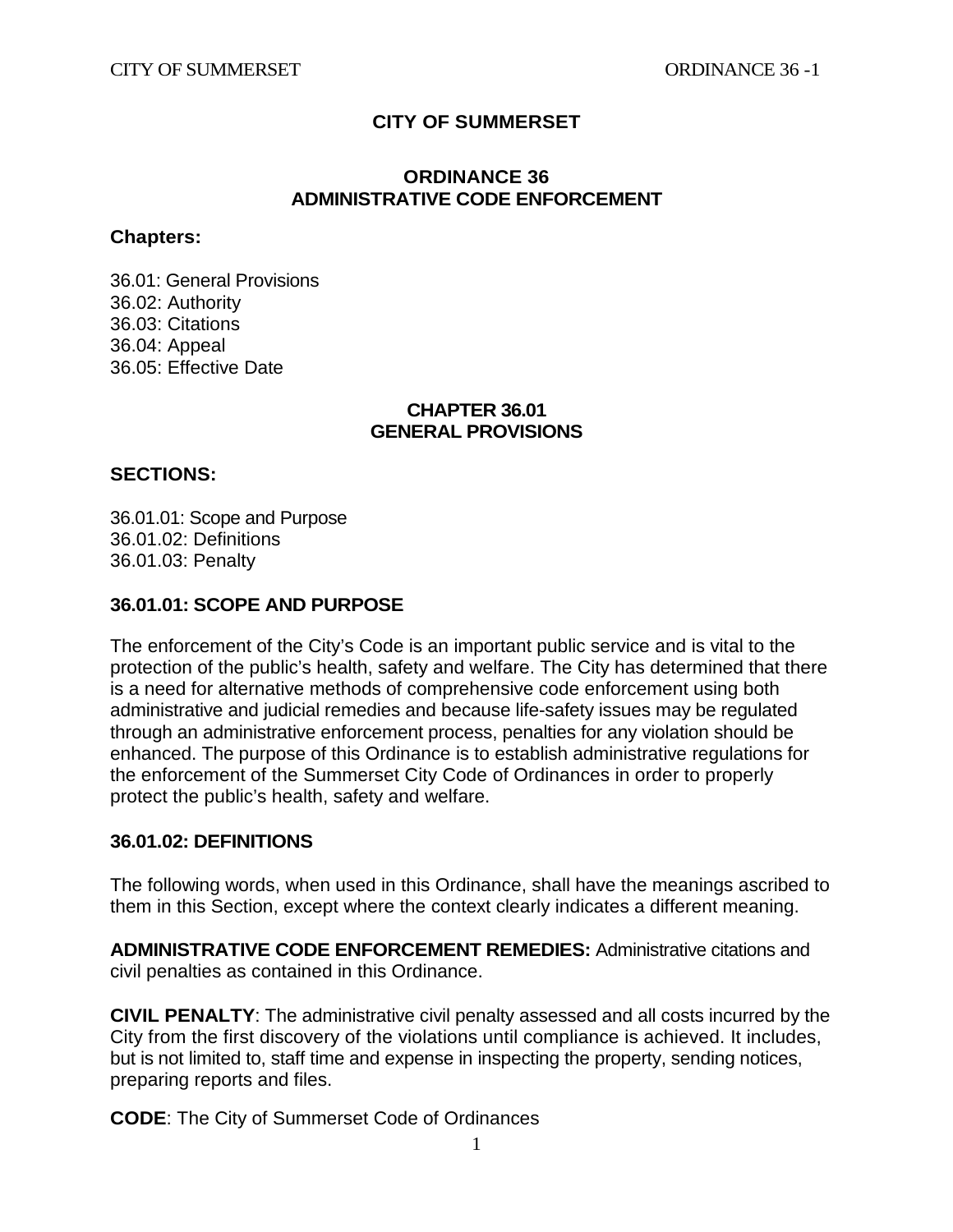**CODE ENFORCEMENT OFFICER**: Any City employee or agent of the City designated with the authority to enforce any provision of this Ordinance and issue notice of violations or administrative citations.

**RESPONSIBLE PARTY**: any person or persons in charge of the premises or location, or the person or persons responsible for the event or incident, and includes any of the following:

- A. The person or persons who own the property where the violation exists.
- B. The person or persons in charge of the premises where the violation exists.
- C. The person or persons using or renting the premises when the violation exists.
- D. If any of the above is a minor, a parent or guardian of such minor shall be the responsible party.
- E. If any of the above is a business entity, the manager or onsite supervisor where the violation exists.

**ROLLING 12-MONTH PERIOD**: Any 12 consecutive months following a violation. **36.01.03:** 

## **CIVIL PENALTY**

For the purpose of this Ordinance, the authorized Civil Penalty is set forth at Section 36.03.06.

## **CHAPTER 36.02 AUTHORITY**

## **SECTIONS**:

36.02.01: General Enforcement Authority 36.02.02: Authority to Inspect

# **36.02.01: GENERAL ENFORCEMENT AUTHORITY**

For the purpose of this Ordinance, any code enforcement officer may issue notices of warning, notices for violations and administrative citations, inspect public and private property, and enforce any available administrative and judicial remedies.

## **36.02.02: AUTHORITY TO INSPECT**

Any code enforcement officer, having probable cause, may enter upon any property during business hours and make examination and surveys necessary to perform their enforcement duties. Inspections may include the taking of photographs, samples or other physical evidence. If an owner, occupant or agent refuses permission to enter to inspect, the code enforcement officer may seek an administrative inspection warrant pursuant to the procedures provided for in South Dakota Codified Laws 34-43.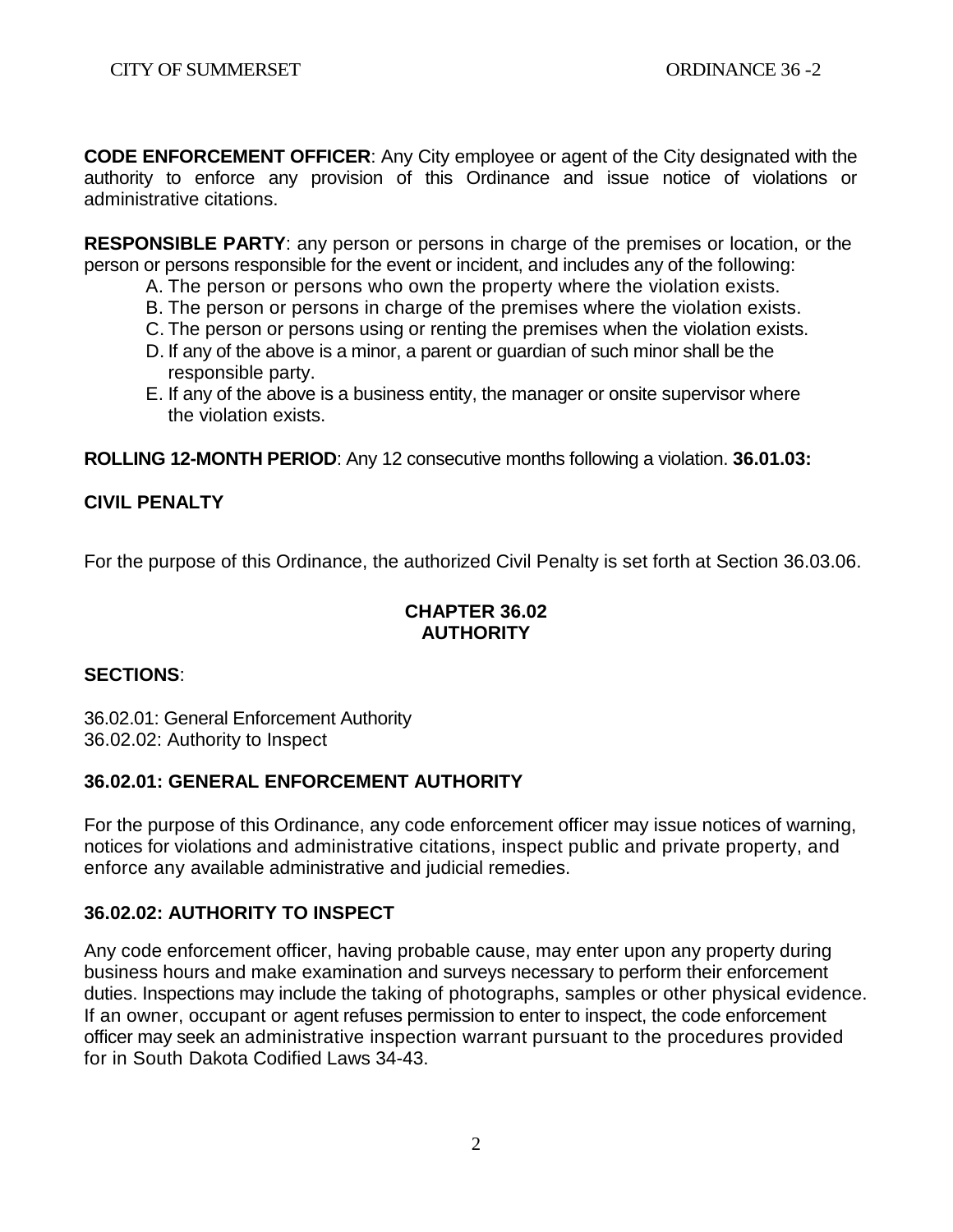### **CHAPTER 36.03 CITATIONS**

### **SECTIONS:**

36.03.01: Administrative Citations 36.03.02: Administrative Citations Procedures 36.03.03: Administrative Citation Penalties Assessed 36.03.04: Failure to Appeal or Pay Administrative Citation Penalties 36.03.05: Civil Penalty – List 36.03.06: Civil Penalty Amount 36.03.07: Remedies not Exclusive

## **36.03.01: ADMINISTRATIVE CITATIONS**

Any person violating any provision of the Code for which a civil penalty may be assessed may be issued an administrative citation by a code enforcement officer as provided for in this Ordinance.

A continuing violation of the Code constitutes a separate and distinct violation each day that the violation exists.

A civil penalty shall be assessed by means of an administrative citation issued by the code enforcement officer and shall be payable directly to the City.

Penalties assessed by an administrative citation shall be collected in accordance with the schedule of civil penalties.

### **36.03.02: ADMINISTRATIVE CITATION PROCEDURES**

A code enforcement officer may issue an administrative citation to a responsible party as described in this Ordinance. The citation shall be on forms approved by the City.

If the responsible party is not an individual, the code enforcement officer shall attempt to issue the owner an administrative citation. If the owner cannot be located, the administrative citation may be issued in the name of the entity and given to a manager or onsite supervisor. A copy of the administrative citation shall also be mailed to the owner.

The responsible party shall sign the administrative citation. If the responsible party refuses or fails to sign the administrative citation, the failure or refusal to sign shall not affect the validity of the citation.

If the code enforcement officer cannot locate a responsible party, the administrative citation may be mailed to the responsible party.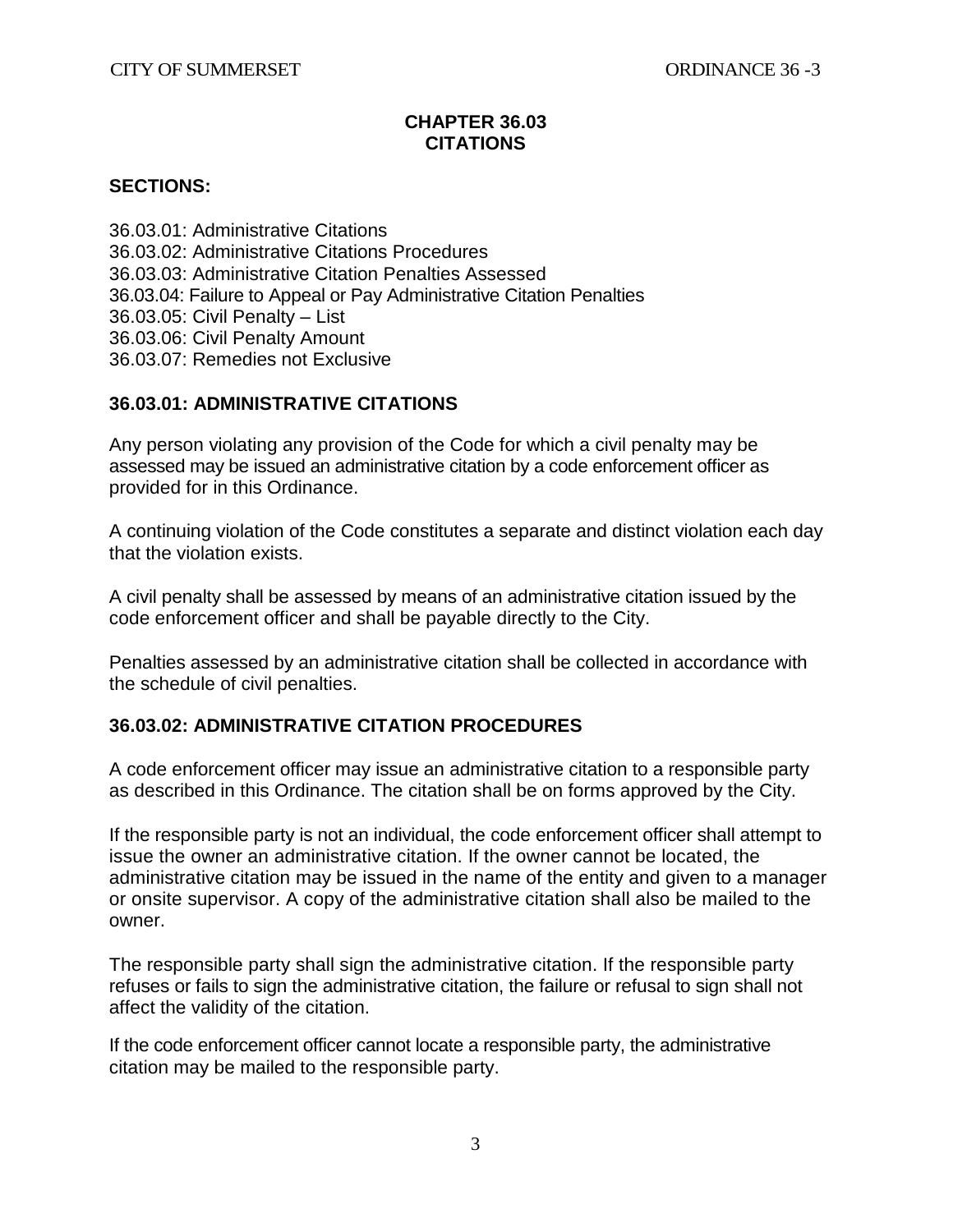If no one can be located at the property, the administrative citation may be posted in a conspicuous place near the property and a copy subsequently mailed to the responsible party.

In the case of mailing, the City shall mail the citation by certified mail to the address of the owner of the property at the address listed in the office of the Meade County Director of Equalization and such action by the City shall meet any notice requirement of this Ordinance.

The failure of any responsible party to receive notice shall not affect the validity of any proceedings taken under this Ordinance .

### **36.03.03: ADMINISTRATIVE CITATION PENALTIES ASSESSED**

Any civil penalties assed shall be payable to the City within twenty (20) days from the date of the administrative citation.

Payment of the civil penalty shall not excuse the failure to correct the violation nor shall it bar further enforcement action by the City.

If the responsible party fails to correct the violation, subsequent administrative citations may be issued for the same violations. The amount of the civil penalty shall increase at a rate specified in ordinance.

### **36.03.04: FAILURE TO APPEAL OR PAY ADMINISTRATIVE CITATION PENALTIES**

The failure of any person to file a timely appeal or pay the civil penalties within the time specified on the citation shall constitute an irrefutable presumption that a violation has occurred. It may result in the city attorney filing legal proceedings in magistrate or circuit court. Alternatively, the City may pursue any other legal remedy available to collect the civil penalty or correct the violation.

### **36.03.05: CIVIL PENALTY – LIST**

Civil penalties may be imposed by the City of Summerset for the violation of any City Ordinance. This includes, but is not limited to, the following sections. Criminal Enforcement is also allowed for ordinance violations.

- A. Ordinance 1 General Municipal Code
- B. Ordinances 2 Zoning
- C. Ordinance 5 Business License
- D. Ordinance 9 Drainage
- E. Ordinance 11 Fireworks.
- F. Ordinance 22 Traffic.
- G.Ordinance 25 Adult Businesses.
- H. Ordinance 111 Offenses and Regulations
- I. Ordinance 115 Subdivision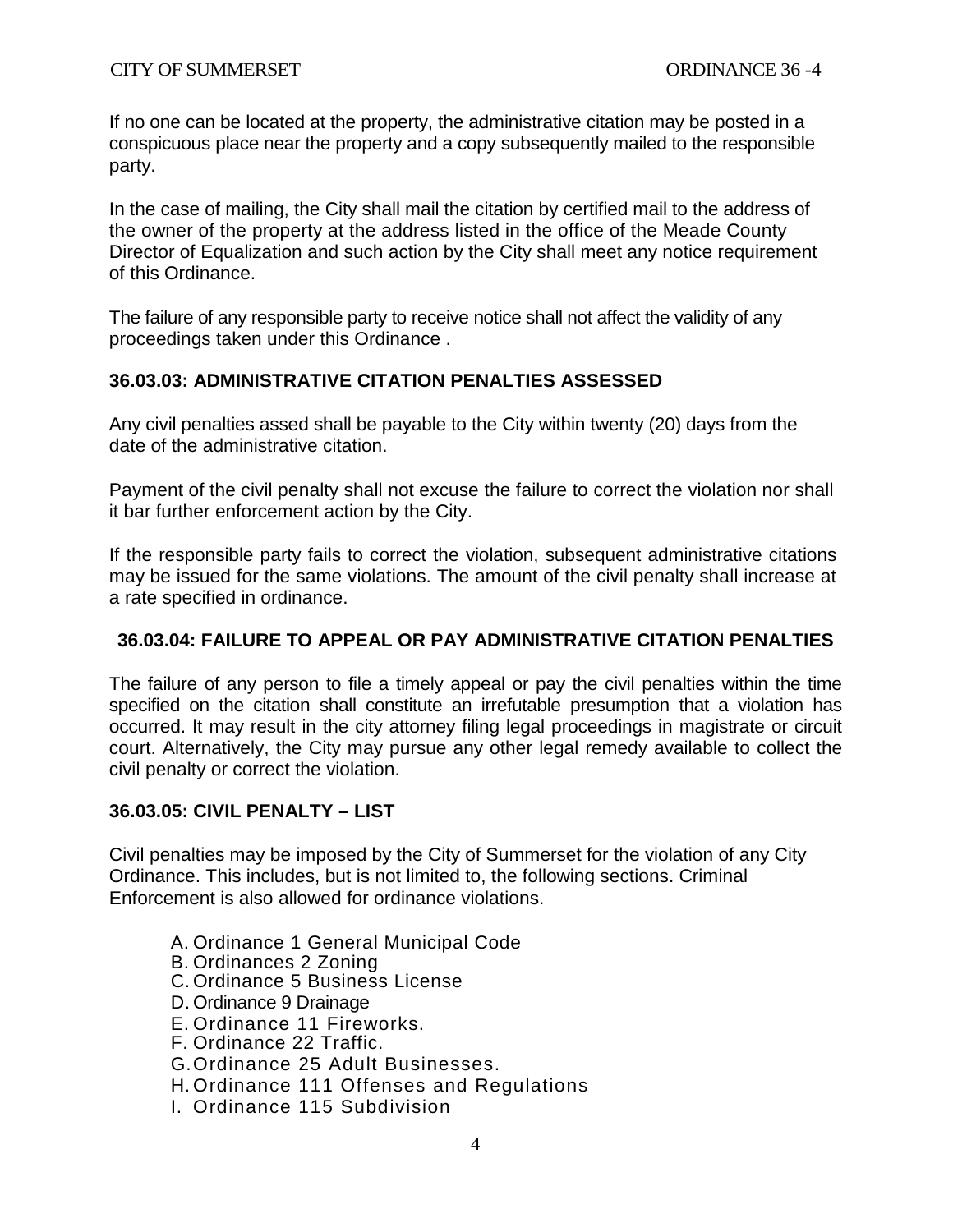Or any other current or subsequent ordinances as approved by the City Commission of Summerset.

**(36.03.05 Amended May 2014 by Ordinance 36A effective May 15, 2014)** 

# **36.03.06: CIVIL PENALTY AMOUNT**

Refer to fee schedule adopted by resolution. The Board of Commissioners may revise the fees as set forth herein from time to time by resolution. **(36.03.06 Amended February 2017)**

# **36.03.07: REMEDIES NOT EXCLUSIVE**

The procedures established in this Ordinance are in addition to other legal remedies established by law which may be pursued to address violations of the Code. The use of this Ordinance shall be at the sole discretion of the City.

# **36.03.08: FILING A NUISANCE COMPLAINT**

Unless otherwise stated in this Chapter, in the event any City representative receives a complaint, either orally or in writing, he/she shall forward the complaint to the Code Enforcement Officer for investigation.

As part of the investigation, the Code Enforcement Coordinator shall obtain the following information in writing:

- A. Name, address and phone number of the person making said complaint;
- B. Address of the property for which the complaint is being filed; and
- C. Nature of the complaint.

After obtaining the necessary information from the complainant, the Code Enforcement Coordinator will request assistance from the Code Enforcement Officer or request an investigation by a more appropriate City employee and/or agent as is necessary based upon the nature of the complaint.

# **36.03.09: COURTESY LETTER /NOTICE OF VIOLATION**

Unless otherwise stated in this Chapter, in the event the Code Enforcement Coordinator, Code Enforcement Officer, and/or agent finds that any violation exists, the Code Enforcement Coordinator shall deliver a Courtesy Letter/Notice of Violation to the property owner. The letter shall state the following:

A. Name and address of the property owner;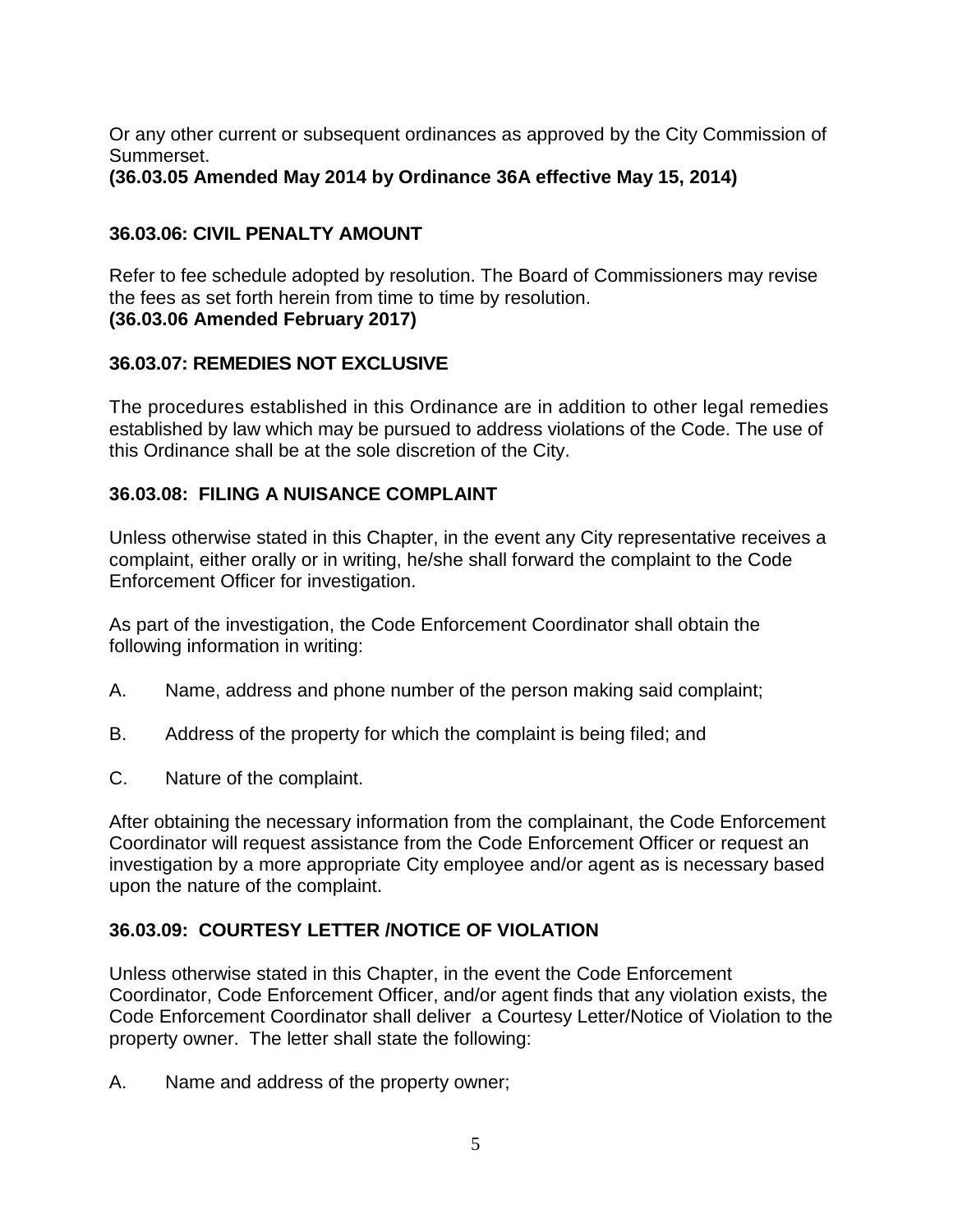- B. Address and legal description of the property in violation;
- C. Nature of the violation;
- D. Title, Chapter and Section violated;
- E. Demand that the property owner become compliant; and

F. The date upon which the representative will inspect the property for compliance.

# **36.03.10: NOTICE TO COMPLAINANT AND RIGHT TO REVIEW**

In the event the Code Enforcement Coordinator or Code Enforcement Officer and/or agent concludes that a violation does not exist, the Code Enforcement Coordinator shall send a letter to the complainant within fifteen (15) days of advising him/her of said determination.

A complainant can file a written request for review.

A. A complainant shall first file a written request for review with the Code Enforcement Coordinator setting forth the basis for which he/she believes the decision that a violation does not exist to be in error. The writing shall also include the person's name and mailing address.

B. Upon receipt of the written request for review, the Code Enforcement Coordinator shall notify the Public Safety Commissioner.

C. The Public Safety Commissioner shall have thirty (30) days to review the case and give its decision in writing to the complainant. **(36.03.10 Amended February 2017)**

# **36.03.11: ABATEMENT OR FILING OF REVIEW REQUIRED WITHIN TEN (10) DAYS**

In lieu of or in addition to the issuance of a complaint and summons to appear in court, for violation of the Chapter, the City shall also have the authority to abate said nuisance as set forth in SDCL § 21-10-6

Any person who has received written notification of an existing violation shall either abate said nuisance or file a written notice of review with the Code Enforcement Coordinator within ten (10) days of receipt of the Courtesy Letter/Notice of Violation. A complaint of a second or subsequent Ordinance violation subject to this Title at the same property shall reduce the notice period established herein to (7) days. Thereafter the Administrative Citation may immediately be issued by the Code Enforcement Officer. **(36.03.11 Amended February 2017)**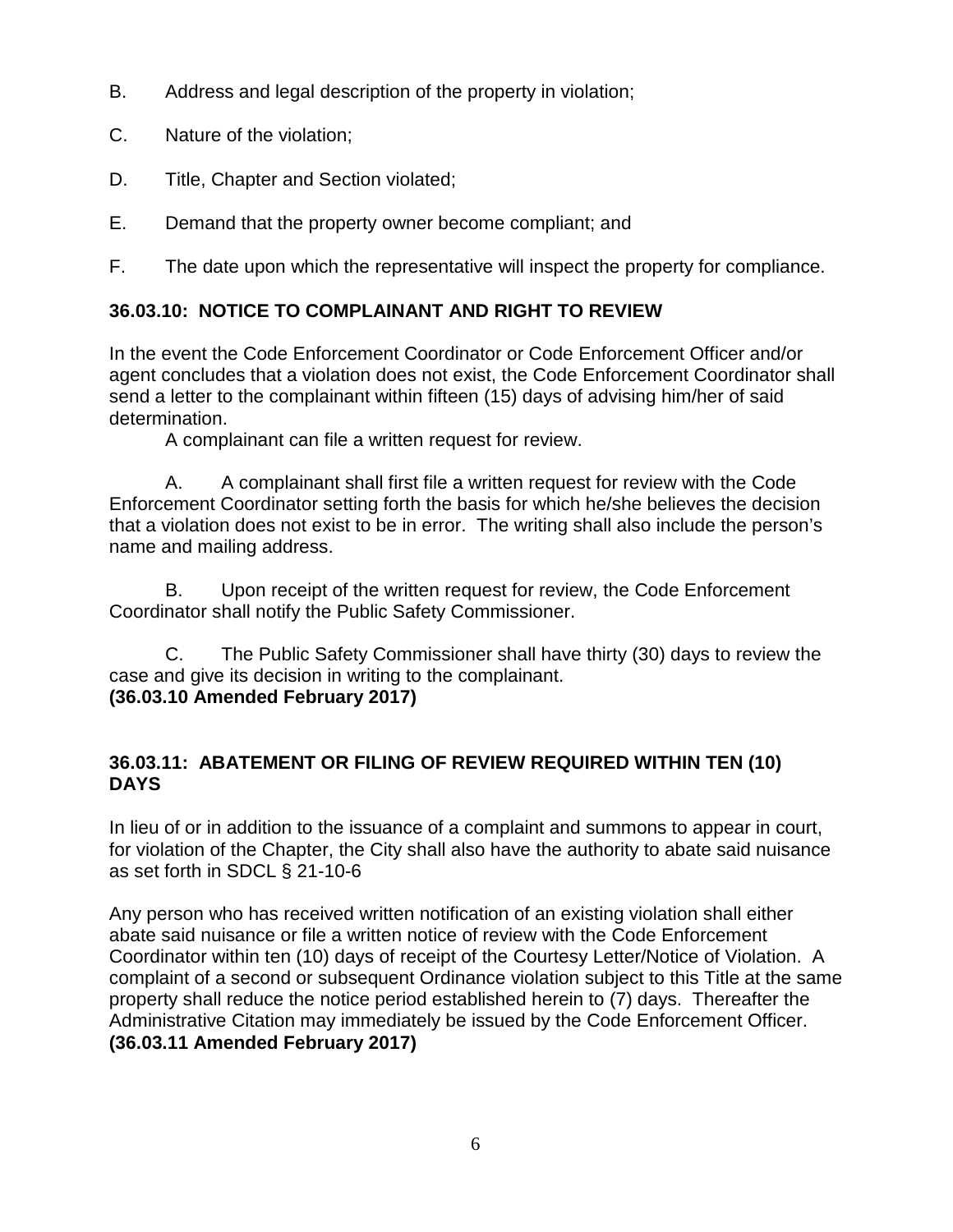## **36.03.12: IMMEDIATE ABATEMENT REQUIRED IN CERTAIN CASES**

Ordinance violations involving subjects such as, but not limited to, bonfires, campfires, dead animals, undressed hides, fireworks, depositing filth, spoiled foods or similar items which are determined by the Code Enforcement Officer to be an immediate threat to public health and safety shall be abated immediately, unless it is otherwise dictated by the Public Safety Official.

## **36.03.13: ISSUANCE OF SUMMONS AND COMPLAINT FOR VIOLATION**

If the landowner fails to abate the nuisance or request a review from the Public Works Commissioner within the given time, the City may issue a complaint and summons to the landowner ordering the landowner to appear in court to answer said violation. Each violation may be considered a Class II Misdemeanor for each day of violation until the nuisance is abated.

# **36.03.14: LANDOWNER RESPONSIBLE FOR ANY COSTS**

Any related expenses, receipts, and administrative, legal, and/or investigative fees shall be billed to the landowner. The Code Enforcement Coordinator that conducted the authority to employ a contractor to assist with said abatement. In the event the landowner fails to pay said bill within thirty (30) days, the City Finance Officer shall add those costs to the sewer bill owed by the property owner. In addition the City Finance Officer may file a special assessment on the property with the Meade County Auditor's Office.

**(36.03.08-36.03.14 Added May 2014 by Ordinance 36A effective May 15, 2014)** 

### **CHAPTER 36.04 APPEAL**

## **SECTIONS:**

36.04.01: Appeal Permitted 36.04.02: Time of Hearing and Notice 36.04.03: Hearing Procedures 36.04.04: Rights of Parties at Hearing 36.04.05: Decision 36.04.06: Report, Costs 36.04.07: Subject to Judicial Review

## **36.04.01: APPEAL PERMITTED**

Any person aggrieved by a citation/notification issued by any code enforcement officer under this Title may appeal said citation/notification to the City Commission. Before filing an appeal, the aggrieved person is strongly encouraged to meet with the City Attorney to discuss why the person believes the citation/notification was issued in error. If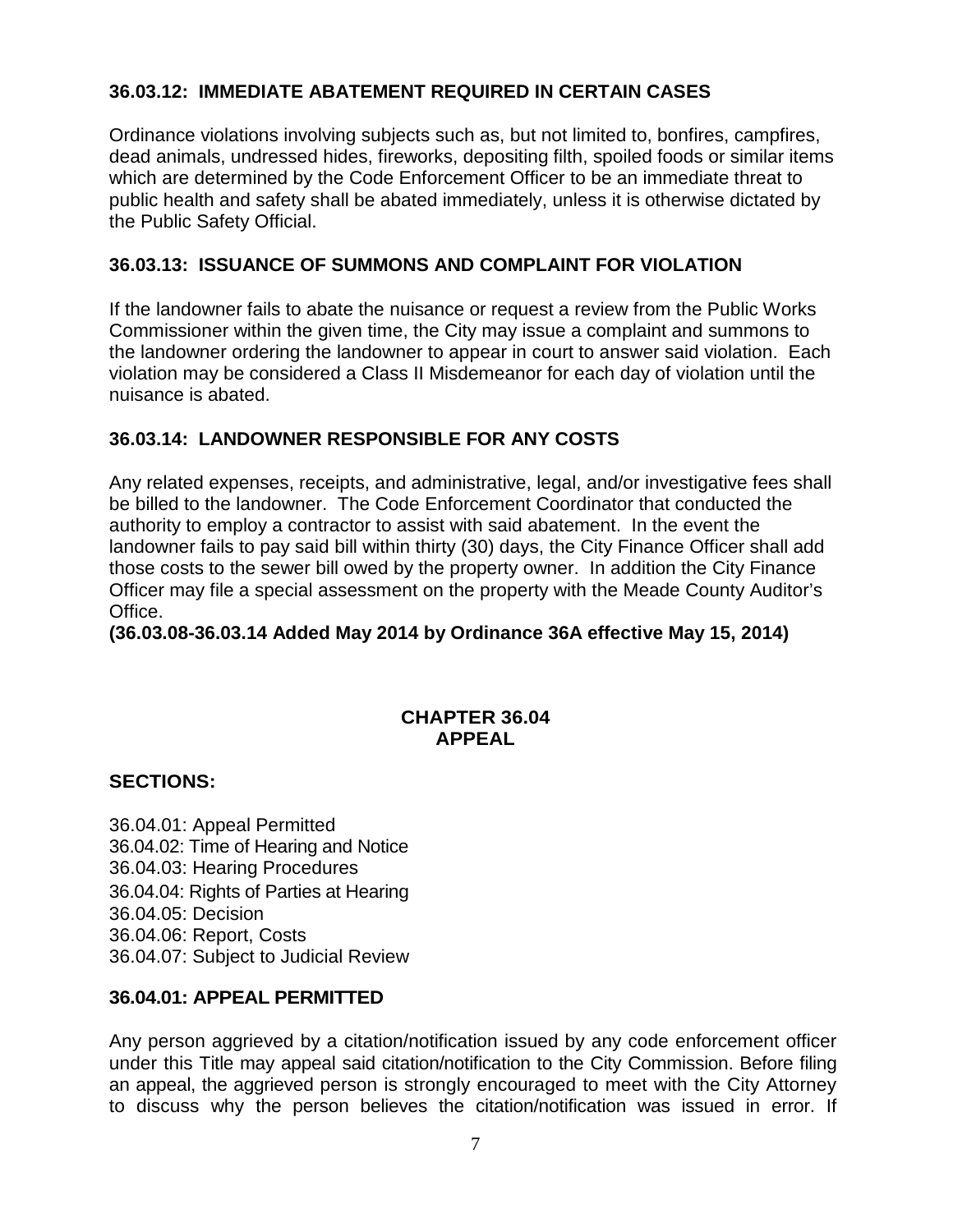unresolved, the Appeal may be commenced.

Appeals shall be commenced by filing a notice of appeal with the Finance Officer for the City of Summerset. There shall be a (\$100) fee assessed for filing an appeal, which shall be paid to the City of Summerset at the time of filing the appeal. The notice of appeal shall include a statement of the action complained of, why the same should be modified or rescinded, an address where the appellant can be mailed notice of hearings, and a copy of the citation/notification issued. Upon receipt of the appeal all documents including the appeal shall be forwarded from the Code Enforcement Coordinator and Finance Officer to the City Attorney. The appeal shall be heard by the Summerset Board of Commissioners which may be during a special or regular commission meeting or executive session as decided by the Board.

**(36.04.01 Amended May 2014 by Ordinance 36A effective May 15, 2014)** 

# **36.04.02: TIME OF HEARING AND NOTICE**

A public hearing shall be held on all appeals within 45 working days after the filing of the appeal, unless a later date is agreed upon by the aggrieved person and the City. The City shall cause written notice of the date, time and place of such hearing to be served upon the aggrieved person by personal service or certified mail to the address set forth in the appeal documents at least ten days prior to the hearing. The appeal shall be scheduled on the agenda of a regularly scheduled meeting of the City Commission for a period of 30 minutes unless otherwise directed by the City Commission.

# **36.04.03: HEARING PROCEDURES**

The following rules shall govern the procedures for an administrative hearing:

- A. Hearings and administrative appeals need not be conducted according to the technical rules relating to evidence and witnesses.
- B. Any relevant evidence shall be admitted if it is the type of evidence upon which reasonable persons are accustomed to rely in the conduct of serious affairs, regardless of the existence of any common law or statutory rule which might make improper the admission for such evidence after objection in civil actions in courts or competent jurisdiction in this state.
- C. Irrelevant and unduly repetitious evidence and evidence that lacks trustworthiness shall be excluded.

## **36.04.04: RIGHTS OF PARTIES AT HEARING**

The aggrieved person and the City shall have these rights among others:

- A. To call and examine witnesses on any matter relevant to the issue of the hearing;
- B. To introduce documentary, physical and oral evidence;
- C. To cross examine opposing witnesses on any matter relevant to the issues of the hearing; and to rebut evidence